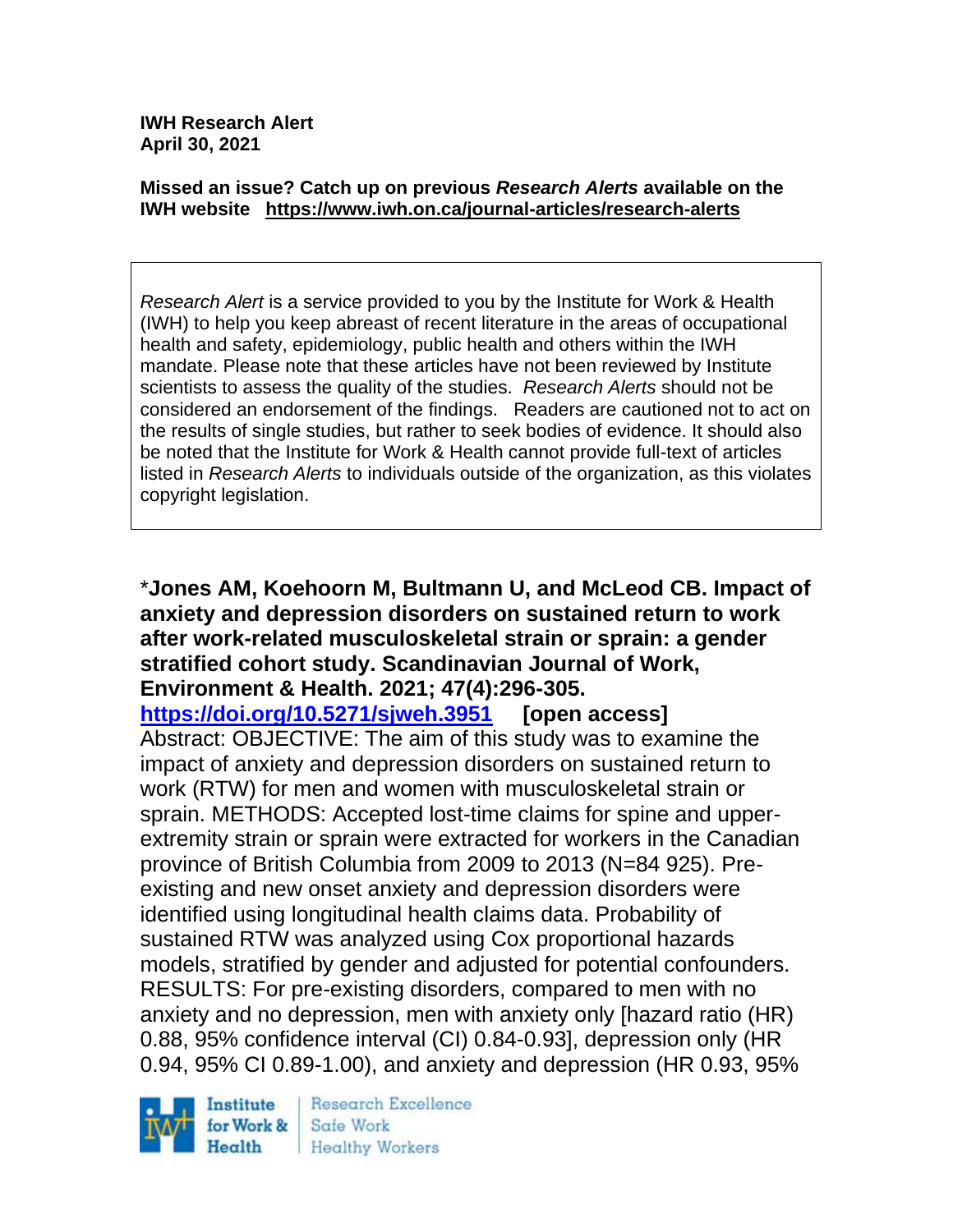CI 0.90-0.97) had lower probabilities of sustained RTW in adjusted models. The same direction of effect was found for women, but anxiety only had a smaller effect size among women compared to men (HR anxiety only 0.95, 95% CI 0.92-0.99; HR depression only 0.98, 95% CI 0.93-1.03, HR anxiety and depression 0.94, 95% CI 0.91-0.97). Among men and women, new onset disorders were associated with lower probability of sustained RTW and the effect estimates were larger than for pre-existing disorders. CONCLUSIONS: Findings suggest that workers' compensation benefits and programs intended to improve RTW after musculoskeletal injury should take pre-existing and new onset anxiety and depression disorders into consideration and that gender-sensitive work disability strategies may be warranted

**\*Macpherson RA, Yousefi M, and McLeod CB. Determining hazard management changes in workplaces following workplace safety inspections by WorkSafeBC in British Columbia, Canada. Safety Science. 2021; 140:105298. <https://doi.org/10.1016/j.ssci.2021.105298>** 

**\*Minh A, Bultmann U, Reijneveld SA, Van Zon SKR, and McLeod CB. Depressive symptom trajectories and early adult education and employment: comparing longitudinal cohorts in Canada and the United States. International Journal of Environmental Research and Public Health. 2021; 18(8):4279. <https://doi.org/10.3390/ijerph18084279>** 

Abstract: Adolescent depressive symptoms are risk factors for lower education and unemployment in early adulthood. This study examines how the course of symptoms from ages 16-25 influences early adult education and employment in Canada and the USA. Using data from the National Longitudinal Survey of Children and Youth (n = 2348) and the National Longitudinal Survey of Youth 79 Child/Young Adult (n = 3961), four trajectories (low-stable; increasing; decreasing; and increasing then decreasing, i.e., mid-peak) were linked to five outcomes (working with a post-secondary degree; a high school degree; no degree; in school; and NEET, i.e., not in employment, education, or training). In both countries, increasing, decreasing, and mid-peak trajectories were associated with higher odds of working with low educational credentials, and/or NEET

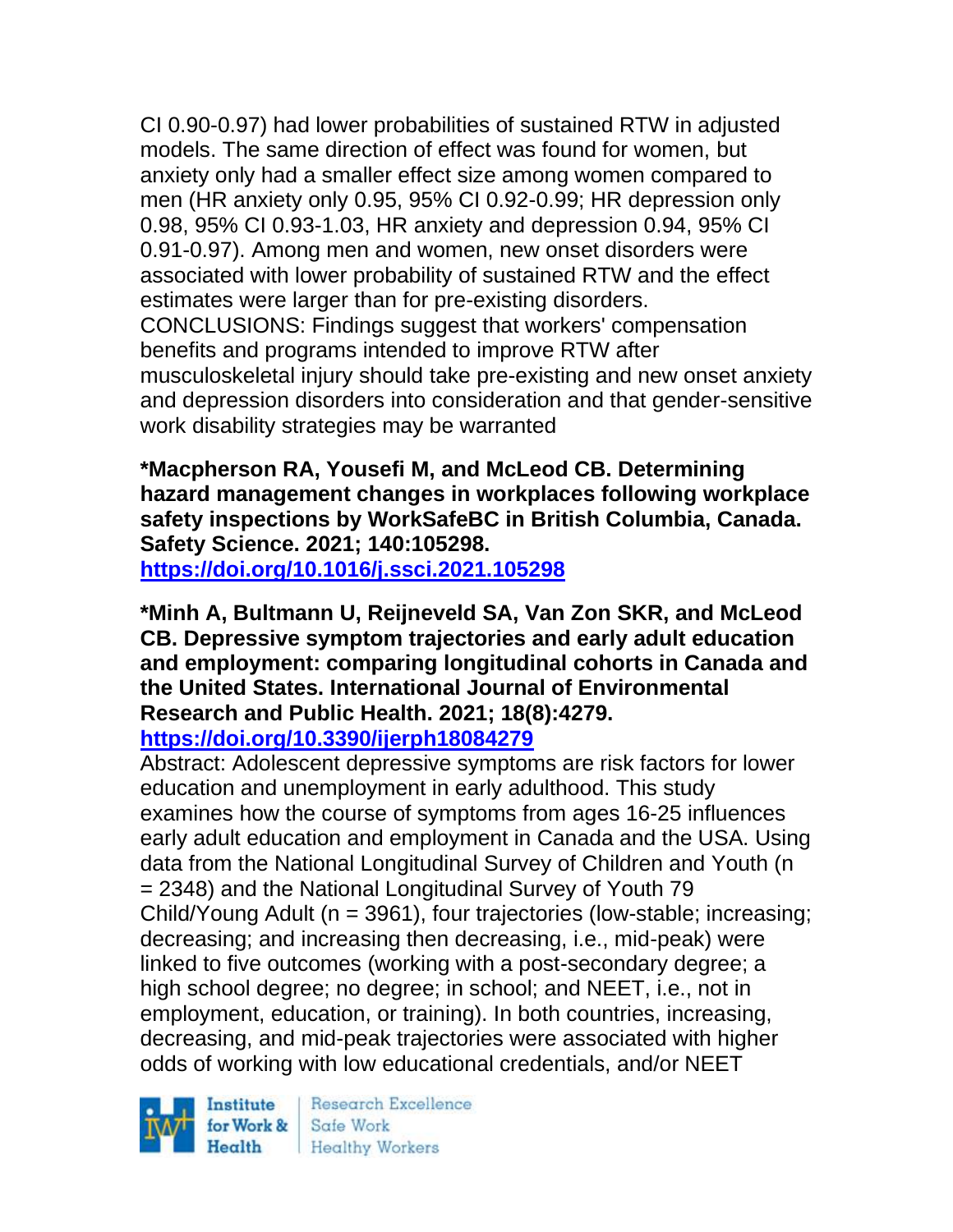relative to low-stable trajectories. In Canada, however, all trajectories had a higher predicted probability of either being in school or working with a post-secondary degree than the other outcomes; in the USA, all trajectory groups were most likely to be working with a high school degree. Higher depressive symptom levels at various points between adolescent and adulthood are associated with working with low education and NEET in Canada and the USA, but Canadians are more likely to have better education and employment outcomes

**\*Premji S, Begum M, Medley A, MacEachen E, Cote D, and Saunders R. Return-to-work in a language barrier context: comparing Quebec's and Ontario's workers' compensation policies and practices. Perspectives interdisciplinaires sur le travail et la santé. 2021; 23(1):1-22. <https://doi.org/10.4000/pistes.7144>** 

#### **Andrijic M, Tepavcevic DK, Nikitovic M, Miletic N, and Pekmezovic T. Prevalence of burnout among healthcare professionals at the Serbian National Cancer Center. International Archives of Occupational & Environmental Health. 2021; 94(4):669-677.**

## **<https://doi.org/10.1007/s00420-020-01621-7>**

Abstract: Objective: The aim of this study was to investigate the level of burnout and identify who is at highest risk among healthcare professionals (HCPs) working at the largest referent national institution. Methods: A cross-sectional survey was conducted at the Institute of Oncology and Radiology of Serbia from May 2019 to July 2019, evaluating the level of burnout, depression, fatigue, sociodemographic, behavioral and professional characteristics, and quality of life among healthcare professionals. Of the 576 distributed questionnaires among physicians, nurses/technicians and healthcare coworkers, 432 participants returned their questionnaires (75%). All instruments used in our study had been validated and cross-culturally adapted to Serbian language. Results: The overall prevalence of burnout was 42.4%, with the greatest proportion of burned out in emotional exhaustion domain (66.9%). The multivariable-adjusted model analysis showed that nurses/technicians had a 1.41 times greater chance of experiencing burnout, compared to physicians (OR  $= 1.41$ , 95% CI 1.16-7.10), and that with each year of work

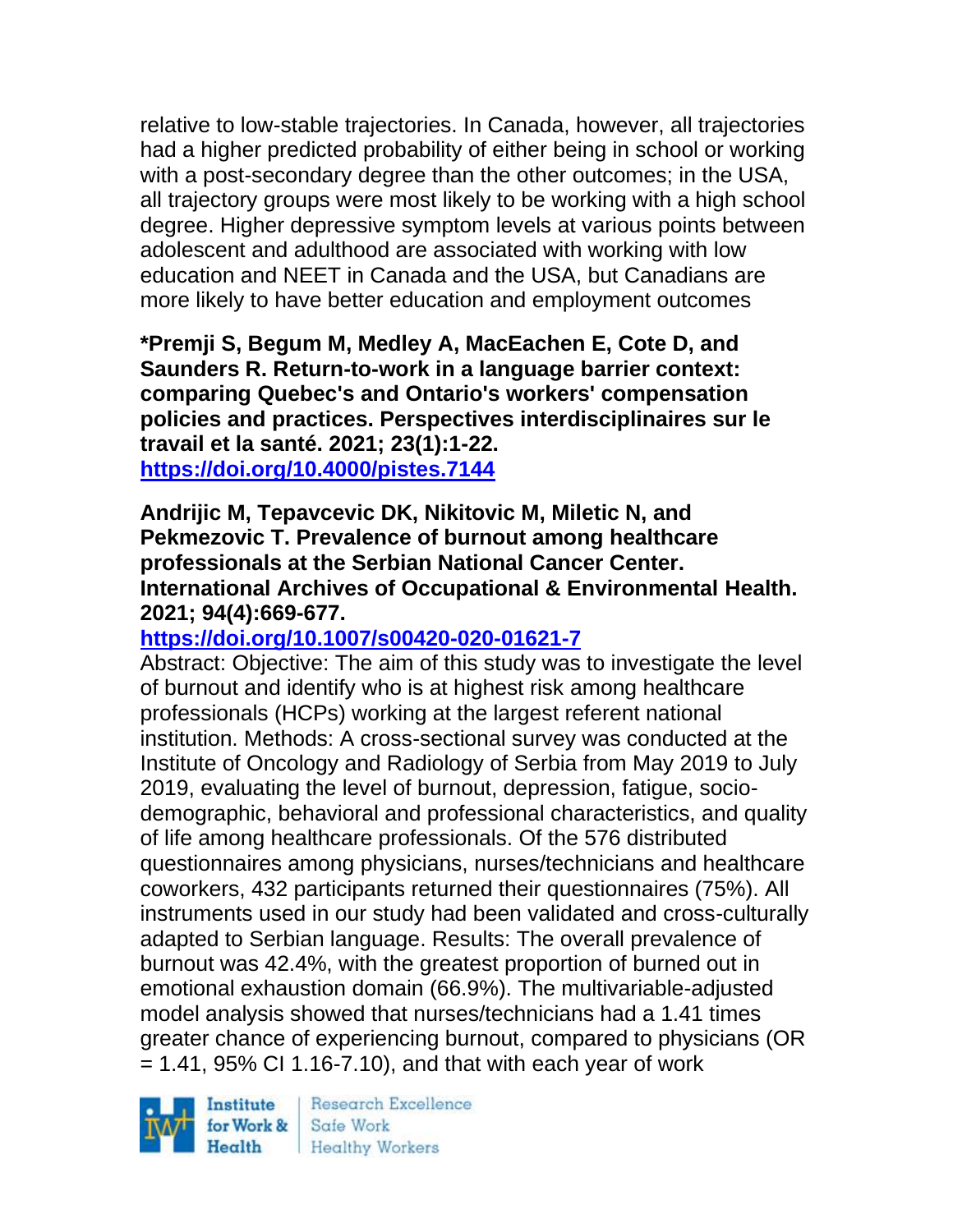experience, the chance of burnout increased by about  $2\%$  (OR = 1.02, 95% CI 1.00-1.92). Furthermore, it was shown that, with each point in the PHQ-9 score for depression, probability of burnout increased by 14% (OR = 1.14, 95% CI 1.07-1.94). Finally, after controlling all these potential confounders, the Mental Composite Score of SF-36 score showed an independent prognostic value in exploring the burnout presence among HCPs ( $OR = 1.17$ , 95% CI 1.03-2.47). Conclusion: Our research showed a significant level of burnout among healthcare professionals working in oncology, especially among nurses/technicians. The development of effective interventions at both individual and organizational level toward specific risk groups is needed.

**Beemster TT, van Bennekom CAM, van Velzen JM, Frings-Dresen MHW, and Reneman MF. Vocational rehabilitation with or without work module for patients with chronic musculoskeletal pain and sick leave from work: longitudinal impact on work participation. Journal of Occupational Rehabilitation. 2021; 31(1):72-83.** 

**<https://doi.org/10.1007/s10926-020-09893-z> [open access]** Abstract: Purpose To study the longitudinal relationship between interdisciplinary vocational rehabilitation (VR) with and without additional work module on work participation of patients with chronic musculoskeletal pain and sick leave from work. Methods Retrospective longitudinal data retrieved from care as usual in seven VR centers in the Netherlands was used. The VR program without work module consisted of multi-component healthcare (physical exercise, cognitive behavioral therapy, education, relaxation). The other program with additional work module (VR+) included case management and a workplace visit. Generalized estimating equations using binary logistic was applied. The dependent variable was work participation (achieved/not achieved) on discharge and 6-months follow-up. Independent variables were type of intervention, return to work expectation, sick leave duration, working status, job strain, and job dissatisfaction. Results Data from  $N = 470$  patients were analyzed, of which 26% received VR and 74% VR+. Both programs increased work participation at 6-months follow-up (VR 86%, VR+ 87%). The crude model showed a significant longitudinal relationship between type of intervention and work participation in favor of VR+

Institute Health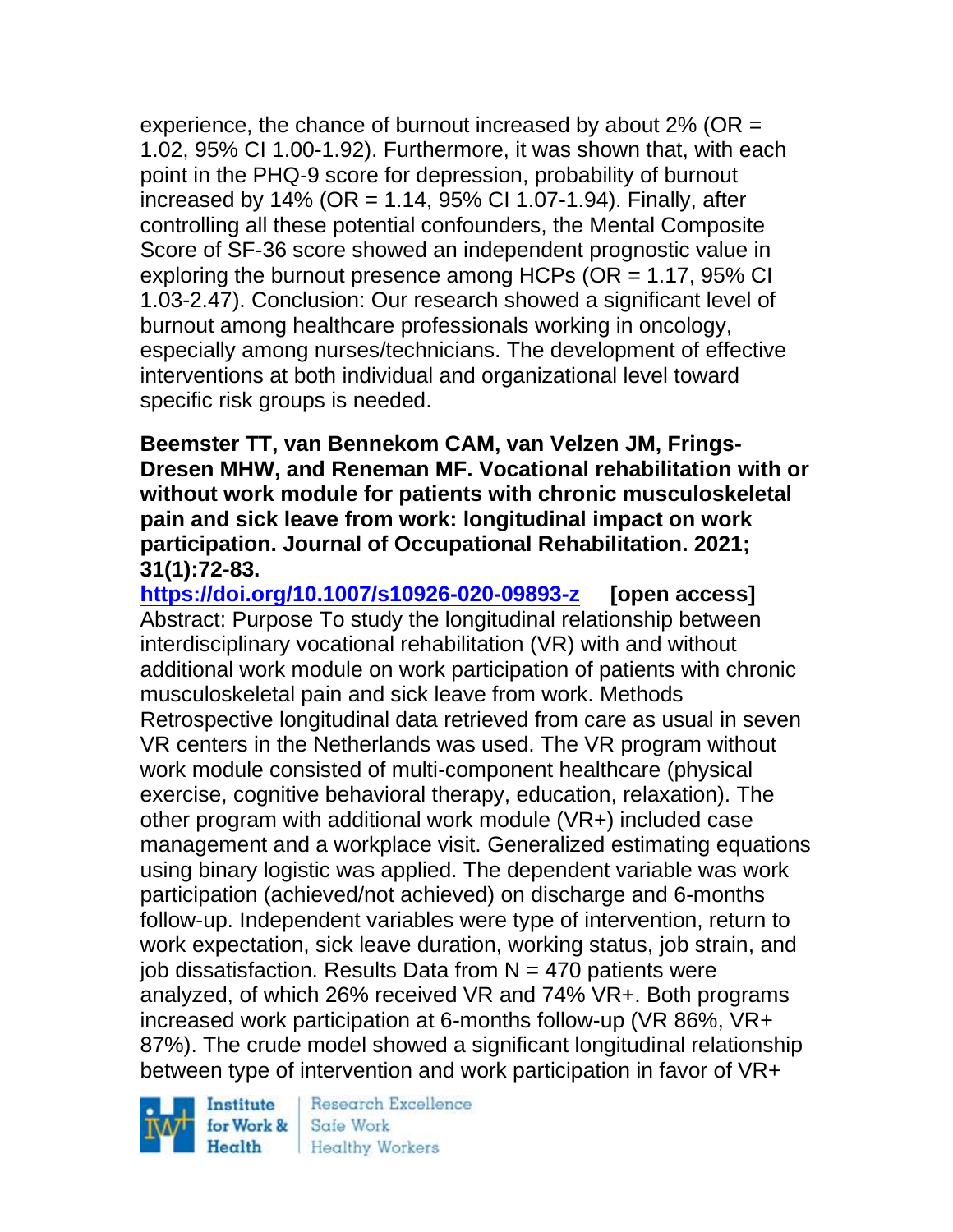$(OR 1.8, p = 0.01)$ . The final model showed a non-significant relationship on discharge (OR 1.3,  $p = 0.51$ ) and a significant relationship on 6-months follow-up in favor of  $VR+$  (OR 1.7,  $p = 0.04$ ). RTW expectation was a significant confounder in the final model on discharge and 6-months follow up (OR 3.1,  $p = 0.00$ ). Conclusions Both programs led to increased work participation. The addition of a work module to the VR program lead to a significant increase in odds of work participation at 6-months follow-up.

**van den Berge M, van der Beek AJ, Turkeli R, van Kalken M, and Hulsegge G. Work-related physical and psychosocial risk factors cluster with obesity, smoking and physical inactivity. International Archives of Occupational & Environmental Health. 2021; 94(4):741-750.** 

## **<https://doi.org/10.1007/s00420-020-01627-1>**

Abstract: OBJECTIVE: This study investigated associations between the co-existence of multiple types of work-related psychosocial and physical risk factors, and (1) obesity; (2) smoking; and (3) leisure-time physical inactivity. It also aimed to identify sociodemographic characteristics related to clustering of work-related risk factors and lifestyle factors. METHODS: Cross-sectional data on work-related risk factors (e.g., decision authority and repetitive movements) and lifestyle was measured using a standardized questionnaire among 52,563 Dutch workers in health care, services, manufacturing and public sector. Multiple-adjusted logistic regression models assessed associations between the co-existence of multiple types of psychosocial and physical risk factors and lifestyle factors. Additionally, logistic regression models related age, gender and educational level to clustering of risk factors and lifestyle factors. RESULTS: The co-existence of multiple types of work-related psychosocial risk factors was associated with higher odds of smoking and being physically inactive. For example, workers exposed to three psychosocial risk factors had a 1.55 times higher odds of being physically inactive (95%CI: 1.42-1.70) compared to unexposed workers. A higher number of physical risk factors was also significantly associated with higher odds of smoking and obesity. The co-existence of multiple types of physical risk factors was not associated with higher odds of physical inactivity. Clustering of workrelated risk factors and at least one unhealthy lifestyle factor occurred

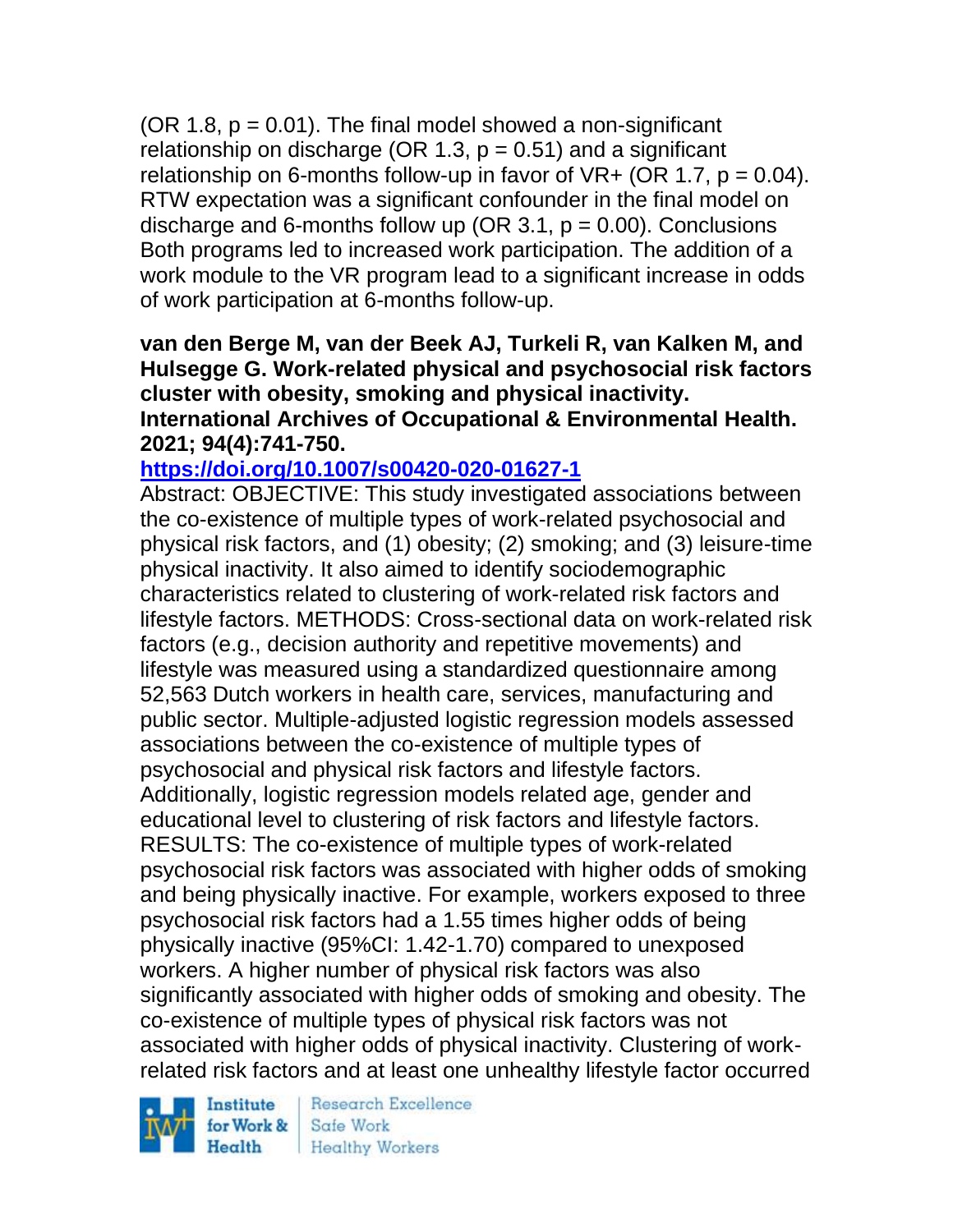in particular among workers with low educational level. CONCLUSIONS: Results imply that interventions are needed that focus on workers with a low educational level and address workrelated physical and psychosocial risk factors as well as lifestyle

#### **Dewa CS, Hoch JS, Loong D, Trojanowski L, and Bonato S. Evidence for the cost-effectiveness of return-to-work interventions for mental illness related sickness absences: a systematic literature review. Journal of Occupational Rehabilitation. 2021; 31(1):26-40.**

### **<https://doi.org/10.1007/s10926-020-09904-z>**

Abstract: Purpose The purpose of this systematic literature review (SLR) is to examine the state of knowledge about the costeffectiveness of return-to-work (RTW) interventions targeted at workers with medically certified sickness absences related to mental disorders. Our SLR addresses the question, "What is the evidence for the cost-effectiveness of RTW interventions for mental illness related sickness absences?" Methods This SLR used a reviewer pair multiphase screening of publically available peer-reviewed studies published between 2002 and 2019. Five electronic databases were searched: (1) MEDLINE 1946-Present, (2) MEDLINE: Epub-Ahead of Print and In-Process, (3) PsycINFO, (4) Econlit, and (5) Web of Science. Results 6138 unique citations were identified. Ten articles were included in the review. Eight of the ten studies were conducted in the Netherlands, one in Sweden, and one in Canada. Results of this SLR suggest there is evidence that RTW interventions for workers with medically certified sickness absences can be costeffective. Conclusions Although this SLR's results suggest that economic evaluations of RTW interventions can be cost-effective, the use of economic evaluations for studies of these program types is in its infancy. Some jurisdictions (e.g., the Netherlands) seem to have recognized the need for economic evaluations. However, more research is needed in different disability system contexts. Furthermore, use of the standard economic evaluation approaches for healthcare interventions may limit the usefulness of results if the end-user is an employer or non-health organization. This may present the opportunity to introduce newer approaches that include workrelated measures of effectiveness and analytical approaches.

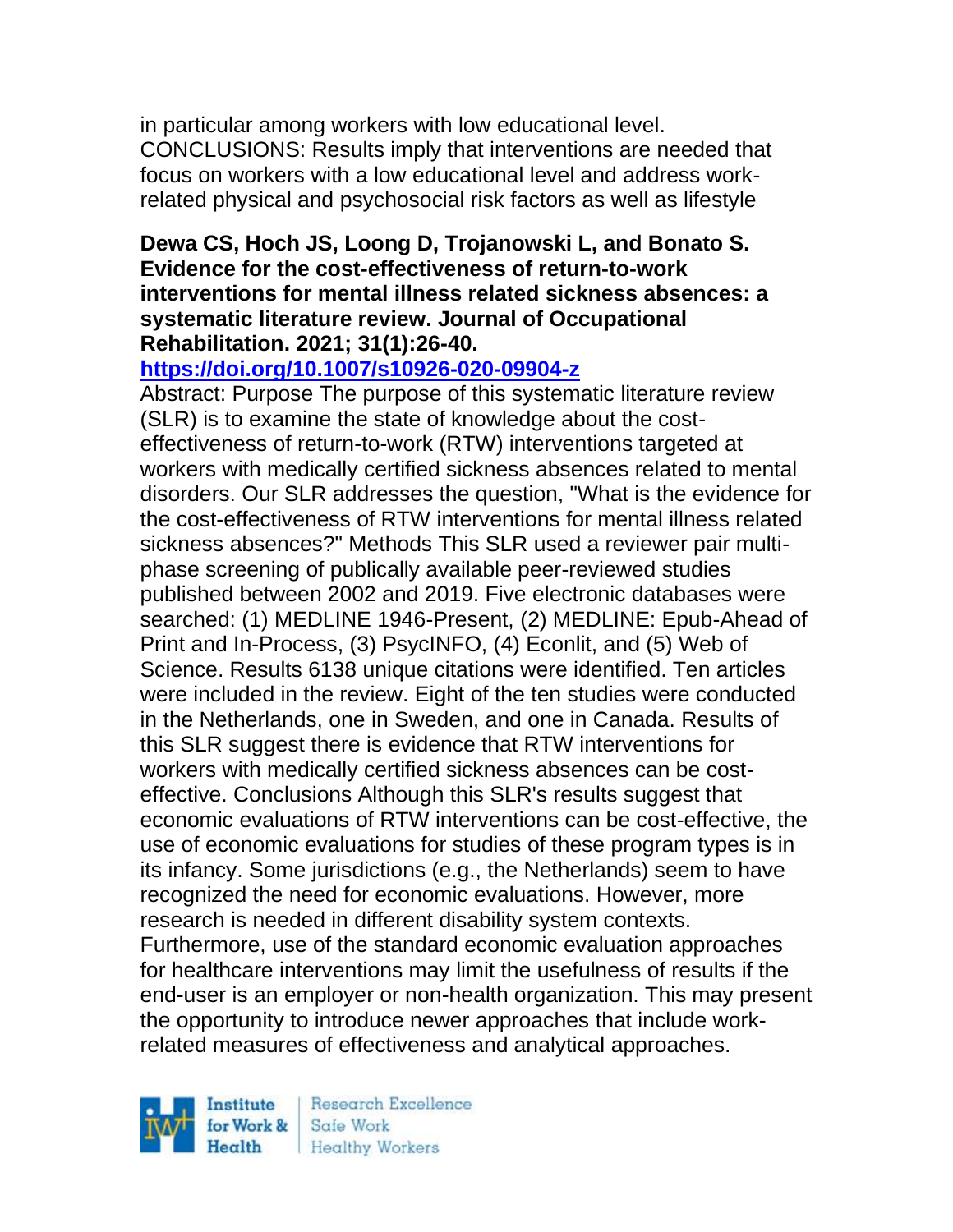# **Faes Y and Elfering A. When unnecessary tasks weigh heavily on the back: a diary study on musculoskeletal pain. Workplace Health & Safety. 2021; [epub ahead of print].**

**<https://doi.org/10.1177/2165079921994830>** 

Abstract: BACKGROUND: Auxiliary tasks such as administrative work often include tasks that are unnecessary in the view of workers but still have to be done. These tasks can threaten a worker's selfesteem. The purpose of this study was to examine the effects of unnecessary and unreasonable tasks on musculoskeletal pain. METHODS: Fifty-five office workers (29 male; mean age = 41.96, SD = 14.2 years) reported their unnecessary and unreasonable tasks at the beginning of the study and kept a diary of their daily musculoskeletal pain over 5 weeks, using a visual analogue scale. Other work-related risk factors (prolonged sitting), job resources (participation in decision-making), and individual risk factors (sex, smoking, exercise, body mass index, maladaptive back beliefs) were controlled for in multilevel regression analysis. FINDINGS: Multilevel regression analysis with 742 reports showed unnecessary tasks ( $B =$ 4.27,  $p = .006$ )-but not unreasonable tasks (B = 3.05,  $p = .074$ )-to predict the daily intensity of musculoskeletal pain, beyond other significant risk factors, such as prolonged sitting  $(B = 2.06, p = .039)$ , body mass index ( $B = 1.52$ ,  $p < .001$ ), and maladaptive back beliefs  $(B = 3.78, p = .003)$ . Participation in decision-making was not a significant protective factor  $(B = -1.67, p = .176)$ . CONCLUSIONS/APPLICATION TO PRACTICE: The higher frequency of unnecessary tasks-compared with unreasonable taskscould place workers at risk for musculoskeletal pain. Work redesign that reduces unnecessary and unreasonable tasks can make a valuable contribution to worker health and safety among office workers

**Farbu EH, Hoper AC, Brenn T, and Skandfer M. Is working in a cold environment associated with musculoskeletal complaints 7- 8 years later? A longitudinal analysis from the Tromsø Study. International Archives of Occupational & Environmental Health. 2021; 94(4):611-619.** 

## **<https://doi.org/10.1007/s00420-020-01606-6>**

Abstract: Objective: Exposure to a cold environment at work is associated with a higher prevalence of musculoskeletal pain and

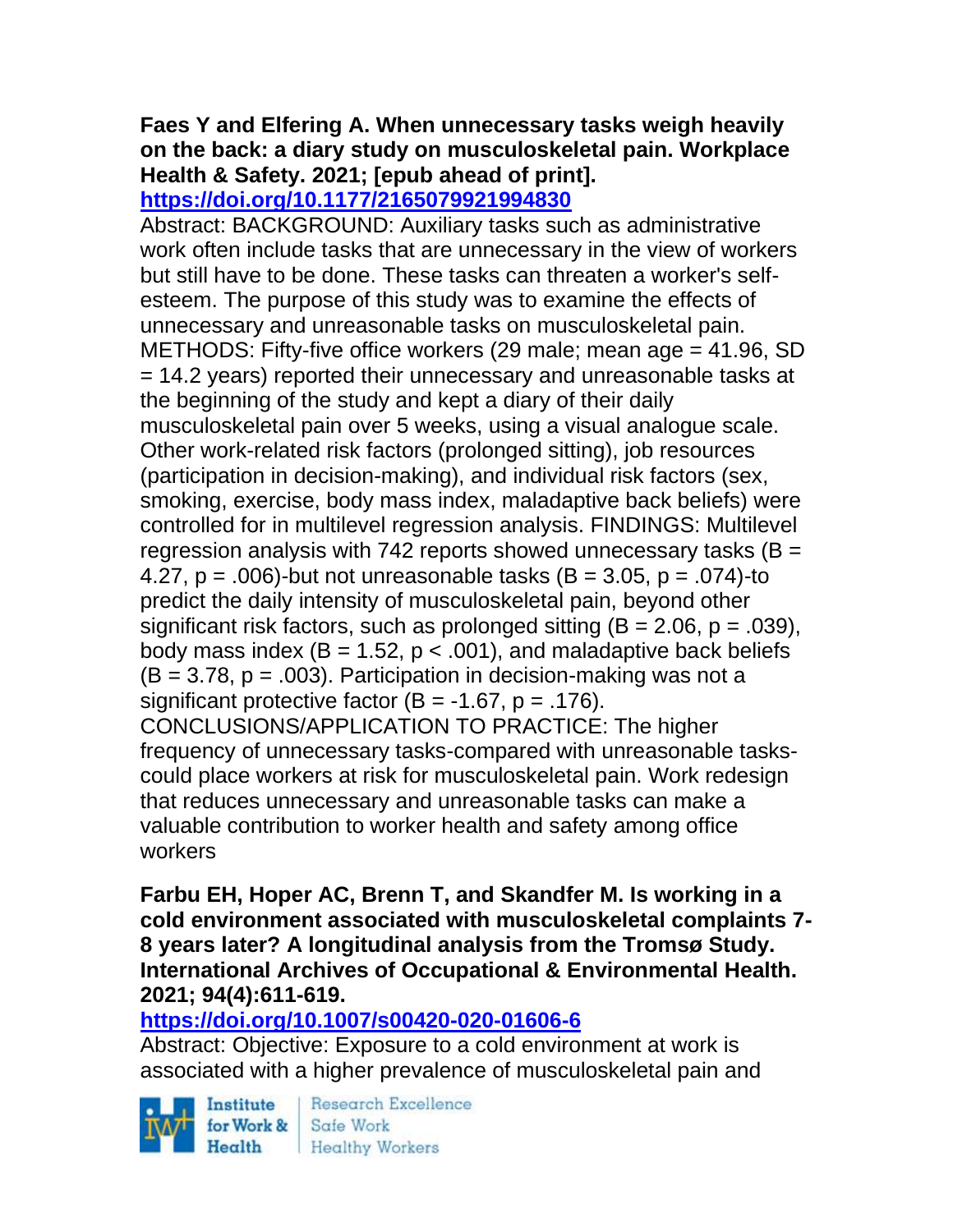chronic pain in cross-sectional studies. This study aims to determine the association between working in a cold environment  $\geq$  25% of the time and musculoskeletal complaints (MSC) 7-8 years later. Methods: We followed participants from the sixth survey (Tromsø 6, 2007- 2008) to the seventh survey (Tromsø 7, 2015-2016) of the Tromsø Study. Analyses included 2347 men and women aged 32-60 years who were not retired and not receiving full-time disability benefits in Tromsø 6. Three different binary outcomes were investigated in Tromsø 7: any MSC, severe MSC, and MSC in ≥ 3 anatomical regions. We excluded participants with severe MSC, MSC in  $\geq$  3 regions, or missing values in Tromsø 6. The association between working in a cold environment and future MSC were examined using Poisson regression and adjusted for age, sex, number of moderate MSC, education, physical activity at work, smoking status, body mass index, and self-reported health in Tromsø 6. Results: 258 participants reported to work in a cold environment ≥ 25% of the time in Tromsø 6. They had an increased risk of having any MSC in Tromsø 7 (incidence rate ratio 1.15; 95% confidence interval 1.03-1.29). There was no significantly increased risk of severe MSC or MSC in  $\geq$  3 regions. Conclusion: Working in a cold environment was associated with future MSC, but not with future severe MSC or future MSC in  $\geq 3$ regions.

#### **Hauser W, Morlion B, Vowles KE, Bannister K, Buchser E, Casale R, et al. European clinical practice recommendations on opioids for chronic noncancer pain: part 1: role of opioids in the management of chronic noncancer pain. European Journal of Pain. 2021; 25(5):949-968.**

# **<https://doi.org/10.1002/ejp.1736>**

Abstract: BACKGROUND: Opioid use for chronic non-cancer pain (CNCP) is complex. In the absence of pan-European guidance on this issue, a position paper was commissioned by the European Pain Federation (EFIC). METHODS: The clinical practice

recommendations were developed by eight scientific societies and one patient self-help organization under the coordination of EFIC. A systematic literature search in MEDLINE (up until January 2020) was performed. Two categories of guidance are given: Evidence-based recommendations (supported by evidence from systematic reviews of randomized controlled trials or of observational studies) and Good

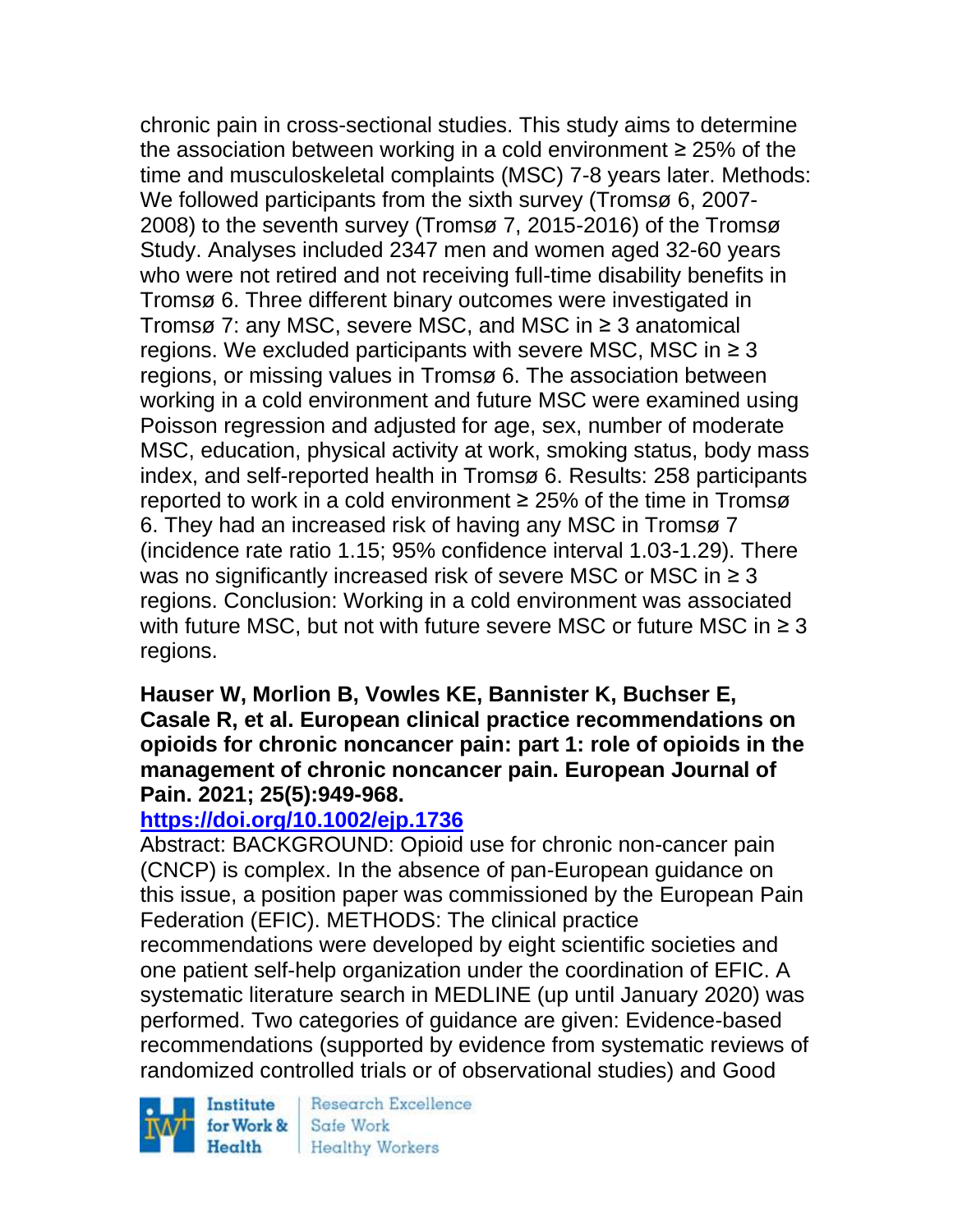Clinical Practice (GCP) statements (supported either by indirect evidence or by case-series, case-control studies and clinical experience). The GRADE system was applied to move from evidence to recommendations. The recommendations and GCP statements were developed by a multiprofessional task force (including nursing, service users, physicians, physiotherapy and psychology) and formal multistep procedures to reach a set of consensus recommendations. The clinical practice recommendations were reviewed by five external reviewers from North America and Europe and were also posted for public comment. RESULTS: The key clinical practice recommendations suggest: (a) first optimizing established nonpharmacological treatments and non-opioid analgesics and (b) considering opioid treatment if established non-pharmacological treatments or non-opioid analgesics are not effective and/or not tolerated and/or contraindicated. Evidence- and clinical consensusbased potential indications and contraindications for opioid treatment are presented. Eighteen GCP recommendations give guidance regarding clinical evaluation, as well as opioid treatment assessment, monitoring, continuation and discontinuation. CONCLUSIONS: Opioids remain a treatment option for some selected patients with CNCP under careful surveillance. SIGNIFICANCE: In chronic pain, opioids are neither a universal cure nor a universally dangerous weapon. They should only be used for some selected chronic noncancer pain syndromes if established non-pharmacological and pharmacological treatment options have failed in supervised pain patients as part of a comprehensive, multi-modal, multi-disciplinary approach to treatment. In this context alone, opioid therapy can be a useful tool in achieving and maintaining an optimal level of pain control in some patients

#### **Krcevski Skvarc N, Morlion B, Vowles KE, Bannister K, Buchsner E, Casale R, et al. European clinical practice recommendations on opioids for chronic noncancer pain: part 2: special situations. European Journal of Pain. 2021; 25(5):969- 985.**

## **<https://doi.org/10.1002/ejp.1744>**

Abstract: BACKGROUND: Opioid use for chronic non-cancer pain (CNCP) is under debate. In the absence of pan-European guidance on this issue, a position paper was commissioned by the European

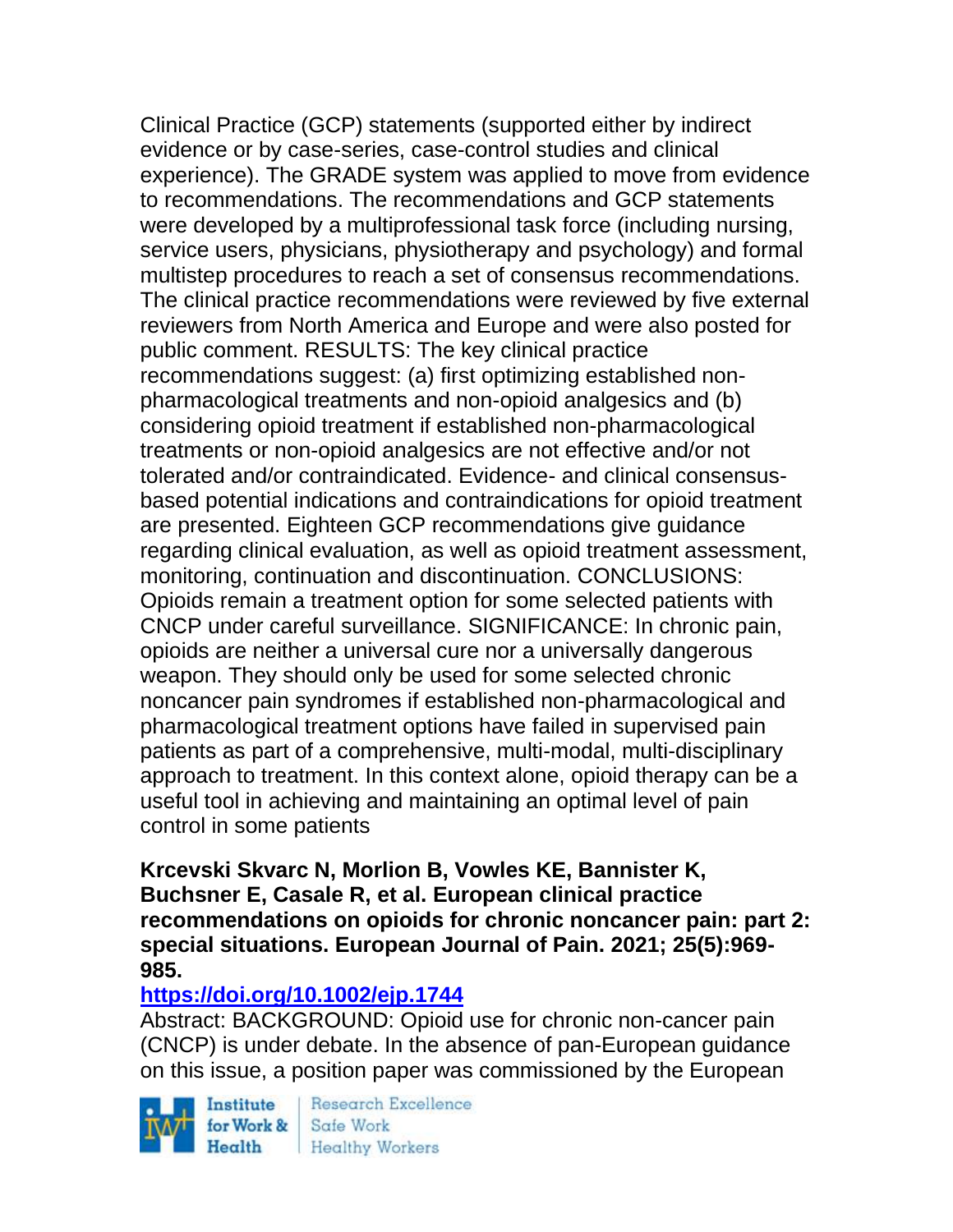Pain Federation (EFIC). METHODS: The clinical practice recommendations were developed by eight scientific societies and one patient self-help organization under the coordination of EFIC. A systematic literature search in MEDLINE (up until January 2020) was performed. Two categories of guidance are given: Evidence-based recommendations (supported by evidence from systematic reviews of randomized controlled trials or of observational studies) and Good Clinical Practice (GCP) statements (supported either by indirect evidence or by case-series, case-control studies and clinical experience). The GRADE system was applied to move from evidence to recommendations. The recommendations and GCP statements were developed by a multiprofessional task force (including nursing, service users, physicians, physiotherapy and psychology) and formal multistep procedures to reach a set of consensus recommendations. The clinical practice recommendations were reviewed by five external reviewers from North America and Europe and were also posted for public comment. RESULTS: The European Clinical Practice Recommendations give guidance for combination with other medications, the management of frequent (e.g. nausea, constipation) and rare (e.g. hyperalgesia) side effects, for special clinical populations (e.g. children and adolescents, pregnancy) and for special situations (e.g. liver cirrhosis). CONCLUSION: If a trial with opioids for chronic noncancer pain is conducted, detailed knowledge and experience are needed to adapt the opioid treatment to a special patient group and/or clinical situation and to manage side effects effectively. SIGNIFICANCE: If a trial with opioids for chronic noncancer pain is conducted, detailed knowledge and experience are needed to adapt the opioid treatment to a special patient group and/or clinical situation and to manage side effects effectively. A collaboration of medical specialties and of all health care professionals is needed for some special populations and clinical situations

**Lauzardo M, Kovacevich N, Dennis A, Myers P, Flocks J, and Morris JGJr. An outbreak of COVID-19 among H-2A temporary agricultural workers. American Journal of Public Health. 2021; 111(4):571-573.** 

**<https://doi.org/10.2105/AJPH.2020.306082> [open access]**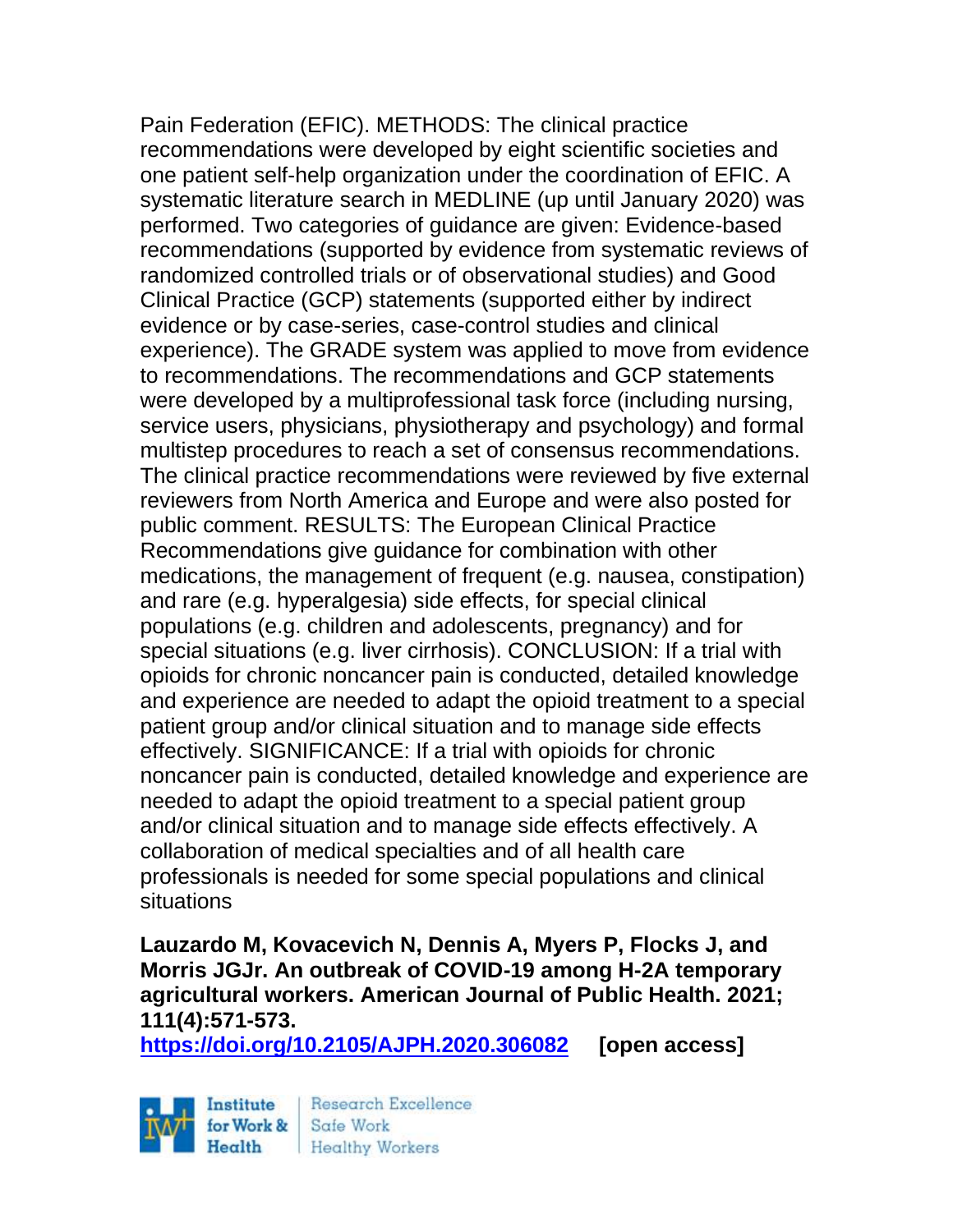## **Liu D, Chen Y, and Li N. Tackling the negative impact of COVID-19 on work engagement and taking charge: a multi-study investigation of frontline health workers. Journal of Applied Psychology. 2021; 106(2):185-198.**

# **<https://doi.org/10.1037/apl0000866>**

Abstract: The COVID-19 pandemic, as a stressful event, has posed unprecedented challenges for employees worldwide. This research investigated whether and when an employee's perceived COVID-19 crisis strength affected his or her work engagement and taking charge at work. In a time-lagged field study of health workers on the coronavirus frontline (Study 1), we found that when work meaningfulness was lower, a health worker's perceived COVID-19 crisis strength exerted a more negative effect on his or her work engagement and taking charge at work. In a longitudinal field experiment (Study 2), we collaborated with a hospital to carry out two organizational interventions based on event system theory and work meaningfulness research. The interventions significantly decreased perceived COVID-19 crisis strength and increased work meaningfulness for medical staff in an intensive care unit (ICU), who were tasked with caring for COVID-19 patients in critical condition. The findings of Study 2 demonstrate the effectiveness of organizational training and interventions in alleviating the negative impact of COVID-19 on an employee's work engagement and taking charge at work. (PsycInfo Database Record (c) 2021 APA, all rights reserved)

**Robertson J, Jayne C, and Oakman J. Work-related musculoskeletal and mental health disorders: are workplace policies and practices based on contemporary evidence? Safety Science. 2021; 138:105098.**

**<https://doi.org/10.1016/j.ssci.2020.105098>** 

**Valero E, Martin U, Bacigalupe A, and Utzet M. The impact of precarious jobs on mental health: a gender-sensitive literature review. International Archives of Occupational & Environmental Health. 2021; 94(4):577-589.** 

### **<https://doi.org/10.1007/s00420-020-01605-7>**

Abstract: PURPOSE: The aim of this study is to analyse the extent to which research and knowledge production on a key occupational

Institute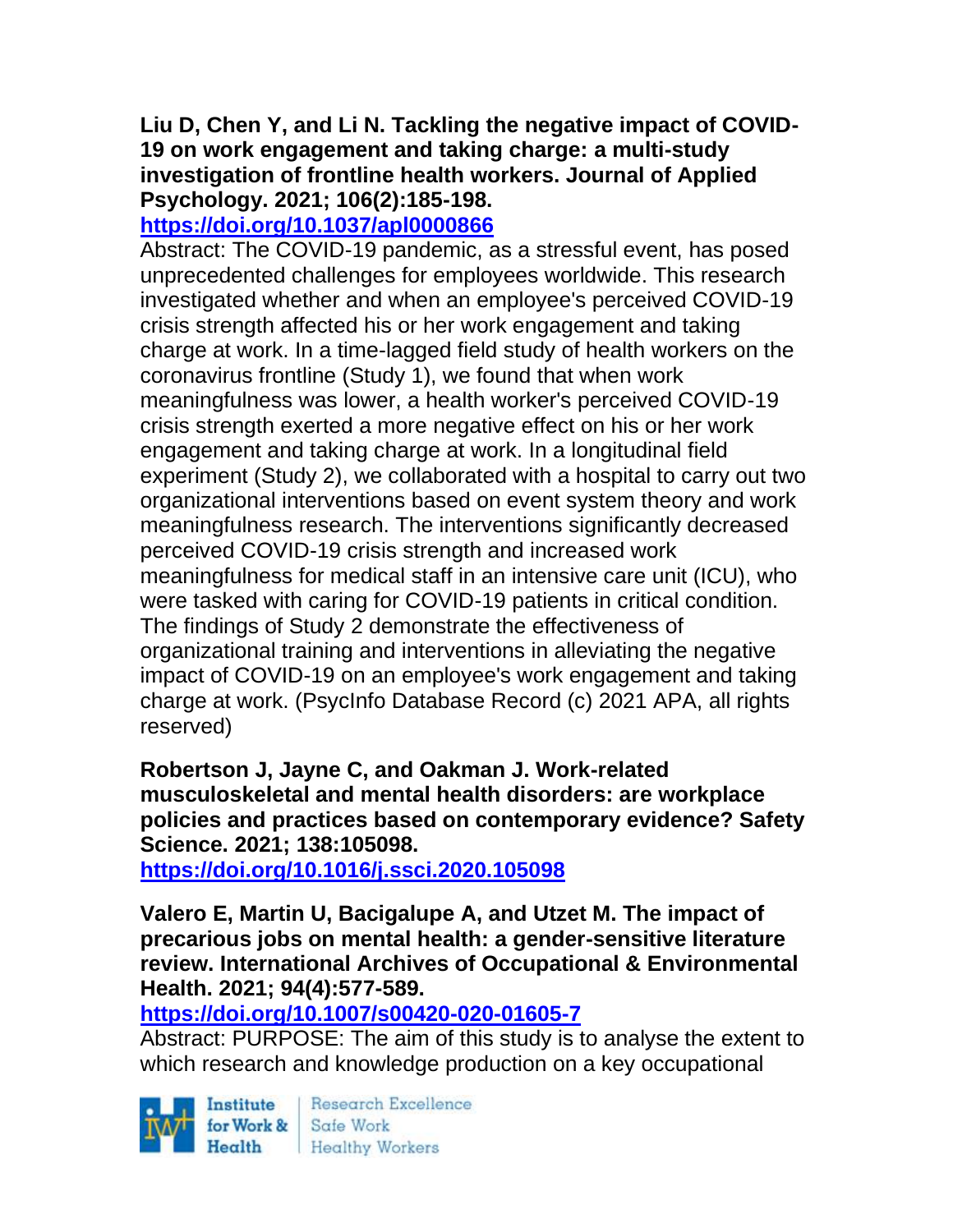health issue-the impact of precarious employment on healthincorporates, and is sensitive to, a gender perspective. METHODS: A systematic literature review was carried out to identify studies that analysed the relationship between precarious employment and mental health in the period January 2010-May 2018 through. A minimum of two independent reviewers assessed each article for quality and eligibility. A checklist was used to determine whether the articles included in the review incorporated a gender perspective. RESULTS: The search retrieved 1522 papers, of which 54 (corresponding to 53 studies) met the inclusion criteria. Of these 54 papers, 22 (40.7%) stratified the analyses by sex. Only 5.4% of the total of articles both stratified by sex and considered variables of household composition and marital status, while only 33.3% incorporated an intersectional perspective. None considered the distribution of domestic work and only a quarter (25.9%) approached the study and interpreted the results in terms of gender. CONCLUSION: Too few studies researching paid work and health include a gender perspective. This omission necessarily implies a biased interpretation of the reality of precarious employment and its impact on health

#### **Yu K, Zhang L, Zhang Y, Yu Q, Li X, and Krishnamoorthy S. Design of a workstation based on a human-interfacing robot for occupational health and safety. Work. 2021; 68(3):863-870. <https://doi.org/10.3233/WOR-203420>**

Abstract: BACKGROUND: Robots communicate with the physical world program with the mechanic's simulations. They recommend that people-to-people robotics will prepare for cognitive models. Presently, there is a considerable concern for greater flexibility and efficiency in the scope of human-robot interfacing collaboration across hospitals. Nevertheless, interfacing is still in its infancy in manufacturing; industrial practitioners have many questions and doubts about the efficiency of the device and the health of human operators. OBJECTIVES: Therefore, research on processes and methods of design is required to ensure that the intended humancomputer interaction-based workstations effectively meet system performance, human safety, and ergonomics standards for realistic applications. This study provides a design process for a workstation appropriate for occupational health and safety. This article outlines